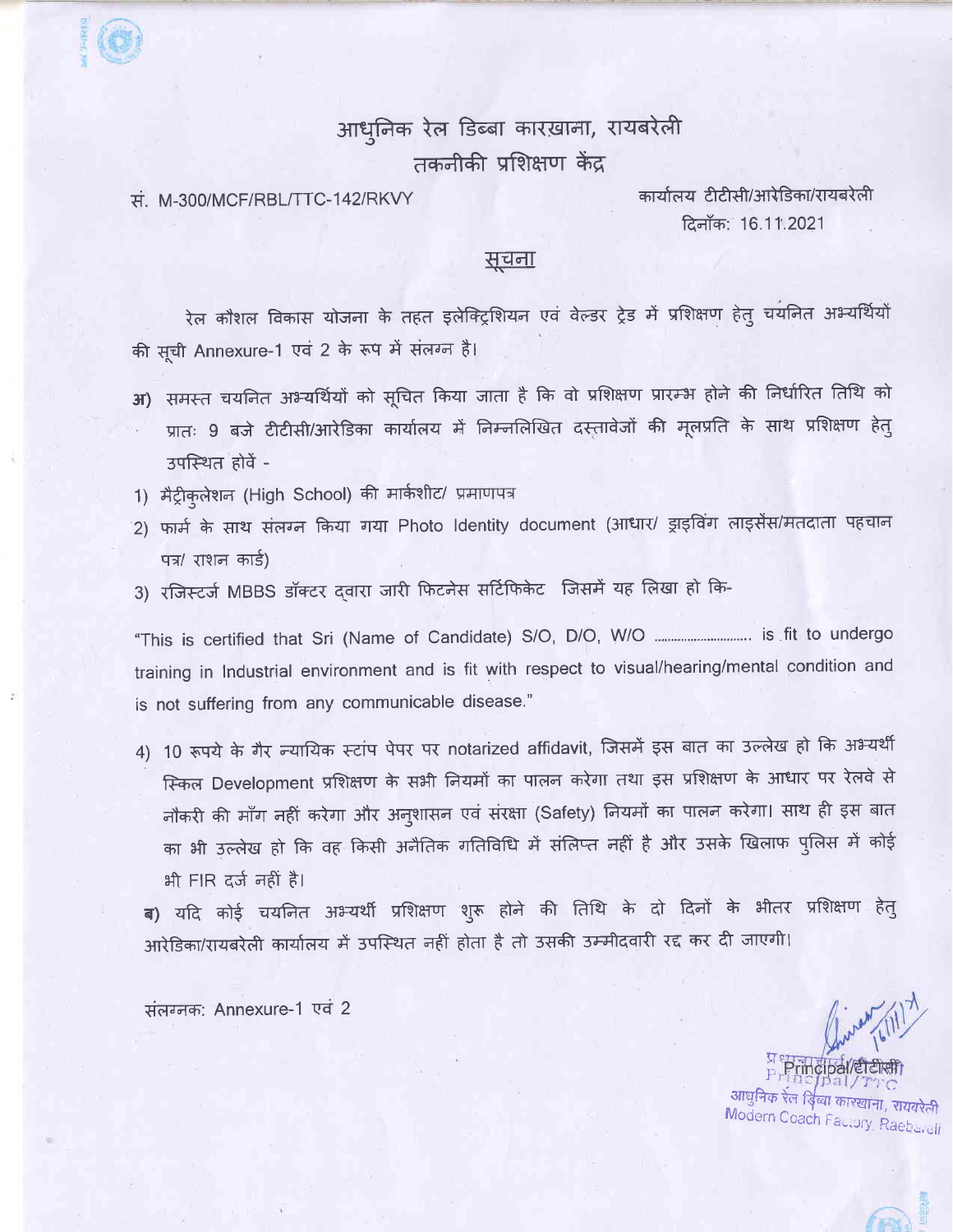

List of the candidates selected for:

Trade- Electrician lll'd Batch

Training start date: 22.11.2021'

| S.<br>No.      | <b>Name</b>             | <b>Father's Name</b>     | Date of<br><b>Birth</b> | Gender | % of Marks in<br>matriculation | <b>Contact</b><br>No. |
|----------------|-------------------------|--------------------------|-------------------------|--------|--------------------------------|-----------------------|
| $1\,$          | Sant Lal                | Kamalesh Kumar           | 05.07.1998              | Male   | 78                             | 9793501961            |
| $\overline{2}$ | Sanjay Kumar            | <b>Bhola Prasad</b>      | 18.12.1999              | Male   | 76.666                         | 9580914503            |
| 3              | <b>Prabhat Patel</b>    | Shiya Ram                | 28.06.2001              | Male   | 76.333                         | 9984971733            |
| 4              | Sonam                   | <b>Ram Naresh</b>        | 05.10.2003              | Female | 76.166                         | 6387779756            |
| 5              | Ramashankar             | <b>Ram Naresh</b>        | 24.09.2000              | Male   | 75.333                         | 6393635951            |
| 6              | Km. Akansha<br>Saini    | Anil Kumar Saini         | 02.07.2000              | Female | 75                             | 9151749930            |
| $\overline{7}$ | Km. Savita              | <b>Bhagavan Deen</b>     | 12.03.2001              | Female | 74.666                         | 7054549019            |
| $\bf 8$        | <b>Gaurav Patel</b>     | Ram Lakhan<br>Chaudhari  | 16.09.1998              | Male   | 74.166                         | 9555753350            |
| $9\,$          | Rajani Tiwari           | Prem Shanker Tiwari      | 03.08.1997              | Female | 73.666                         | 9125048356            |
| 10             | Km. Anshika             | Ghanshyam                | 20.05.2000              | Female | 73                             | 8052874548            |
| 11             | Km. Priti Devi          | Shiv Sahay               | 17.01.1999              | Female | 71.166                         | 8264013857            |
| 12             | Km. Shrashthi<br>Sharma | Sanjay Sharma            | 02.07.2002              | Female | 71                             | 7678872286            |
| 13             | Priyam Bajpai           | Ramesh Chandra<br>Bajpai | 05.06.2000              | Female | 70.5                           | 6388864992            |
| 14             | Km. Kajal Yadav         | Rakesh Kumar             | 10.08.1999              | Female | 70.166                         | 9026720662            |
| 15             | Rahul Kumar             | Dinesh Kumar             | 05.03.2002              | Male   | 69.166                         | 9919062602            |
| 16             | <b>Uttam Patel</b>      | Satya Saran Singh        | 06.07.1999              | Male   | 68.833                         | 9653192968            |
| 17             | Anoop Kumar             | Kamlesh Prasad           | 20.06.2001              | Male   | 68.5                           | 6387426608            |
| 18             | Pravin Kumar            | Mohan                    | 27.04.1998              | Male   | 68.5                           | 6307484368            |
| 19             | Deependra<br>kumar      | Rakesh Chaurasiya        | 17.10.2000              | Male   | 68                             | 9555615992            |
| 20             | Anurag Trivedi          | Prem Shankar Trivedi     | 02.07.2002              | Male   | 67.833                         | 9305609039            |
| 21             | Shubham Kumar           | <b>Bhagauti Prasad</b>   | 15.07.1998              | Male   | 65.5                           | 9451774452            |
| 22             | Priyanshu Gupta         | Rajesh Kumar Gupta       | 22.08.2003              | Male   | 64.5                           | 9981604035            |
| 23             | Hari Shankar            | Nand Lal                 | 01.07.1997              | Male   | 63.5                           | 9919411685            |
| 24             | Aditya Sharma           | Ramesh Prasad<br>Sharma  | 20.09.2003              | Male   | 62.666                         | 9151748457            |
| 25             | Km. Payal<br>Kashyap    | Ganga Deen               | 20.05.2002              | Female | 62.5                           | 8858265737            |



t ;]ir

 $\mathscr{C} \rightarrow \mathbb{R}$ .,